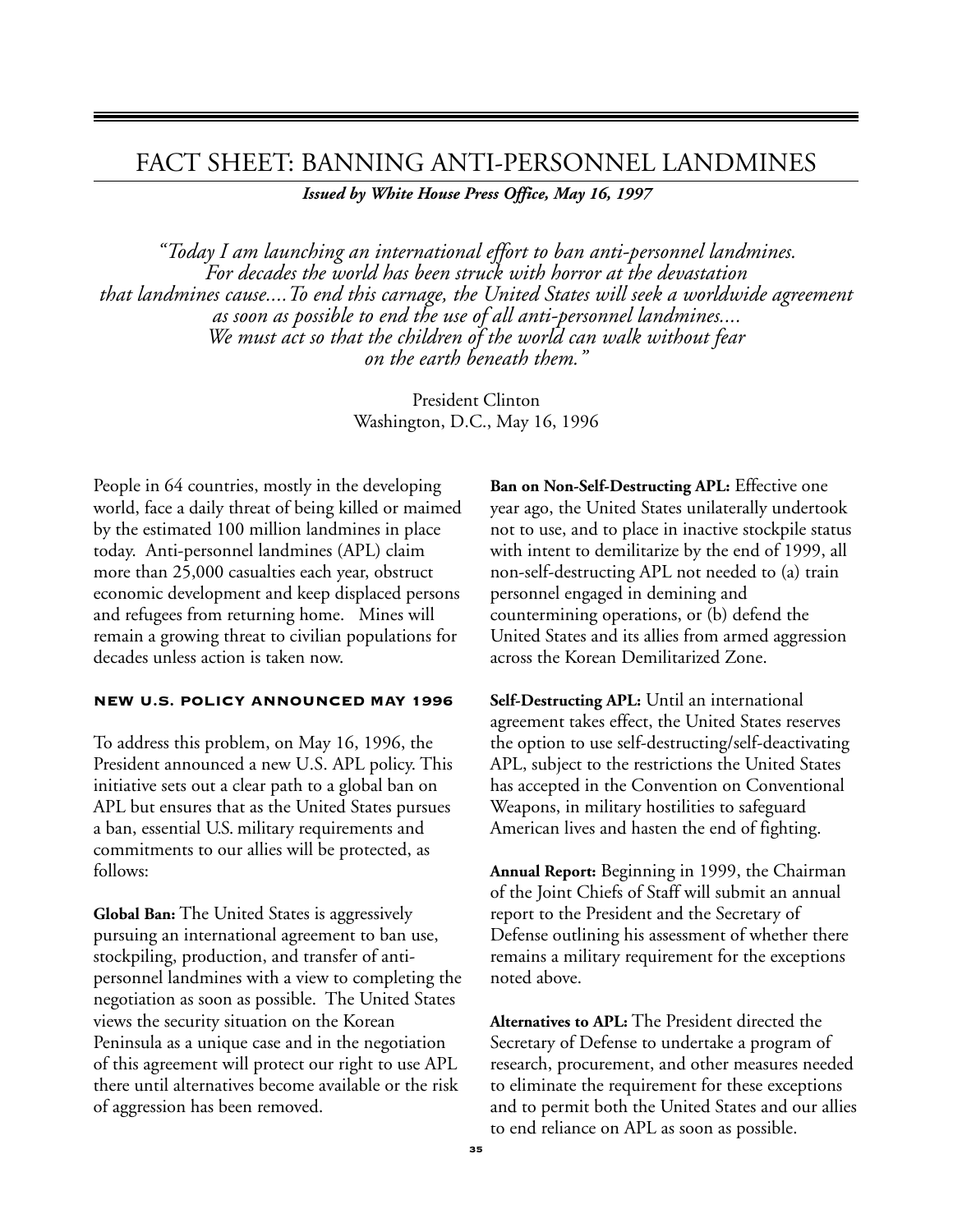**Expanding Demining Efforts:** The Department of Defense has undertaken a substantial program to develop improved mine detection and clearing technology and to share this improved technology with the broader international community. The Department of Defense is also significantly expanding its humanitarian demining program to train and assist other countries in developing effective demining programs.

### PROGRESS TOWARD THE GLOBAL ELIMINATION OF APL SINCE MAY 1996

In the year since the President announced our new policy, significant progress has been made in a number of areas.

#### CALL FOR A GLOBAL BAN

On December 10, 1996, in the UN General Assembly, nations voted overwhelmingly (156-0) in favor of the U.S.-initiated resolution urging states to pursue an agreement to ban antipersonnel landmines.

At the opening of the Conference on Disarmament (CD) on January 20, 1997 the United States began to work with other member nations to initiate negotiations on a comprehensive, global agreement to ban APL. This 61-member forum in Geneva, Switzerland includes most of the world's strongest landmine ban advocates and most of the world's major APL producers. It is the forum in which the Comprehensive Test Ban Treaty was negotiated, as well as the Chemical Weapons Convention.

Canada has initiated a process to develop a treaty (banning APL) among like-minded nations. The United States welcomes this process as providing momentum toward a global ban on APL and views it as complementary to negotiations in the CD.

#### EXPORT MORATORIUM

Since 1992, the United States has observed by law a temporary export moratorium on APL. This law expires in the year 2000.

On January 17, 1997, we announced that the United States will observe a permanent ban on export and transfer of APL. We will work to put this policy into law.

We have encouraged all other nations to join us in a permanent ban on APL export and transfer, to end forever the spread of these weapons. To date, more than 30 nations have joined us in declaring bans and moratoria on their exports.

#### TIGHTENING APL USE RESTRICTIONS

On January 7, 1997 at the opening of the 105th Congress, the President transmitted to the Senate for advice and consent to ratification the amended Mines Protocol to the 61-nation Convention on Conventional Weapons (CCW). The United States led the effort to strengthen the Protocol at the May 1996 CCW Review Conference. The Protocol establishes new norms that can protect civilians, even as countries work toward the goal of an APL ban.

The amended Mines Protocol expands the scope of the original Protocol to include internal armed conflicts, where most civilian mine casualties have occurred; requires that all remotely-delivered antipersonnel landmines be equipped with self-destruct and self-deactivation features with a combined reliability rate of 99.9 percent; requires that all non-self-destructing mines only be used within marked and monitored fields; and that all APL be easily detectable, to facilitate mine clearance.

#### APL STOCKPILES

As the President announced in May, the United States plans to destroy by the end of 1999 about three million non-self-destructing APL. Destruction of these mines is well underway and on schedule (more than 800,000 have been destroyed to date). The United States will retain only those non-self-destructing APL needed for training and for defense in Korea.

On January 17, 1997 the United States announced that we would cap our APL stockpile at the current